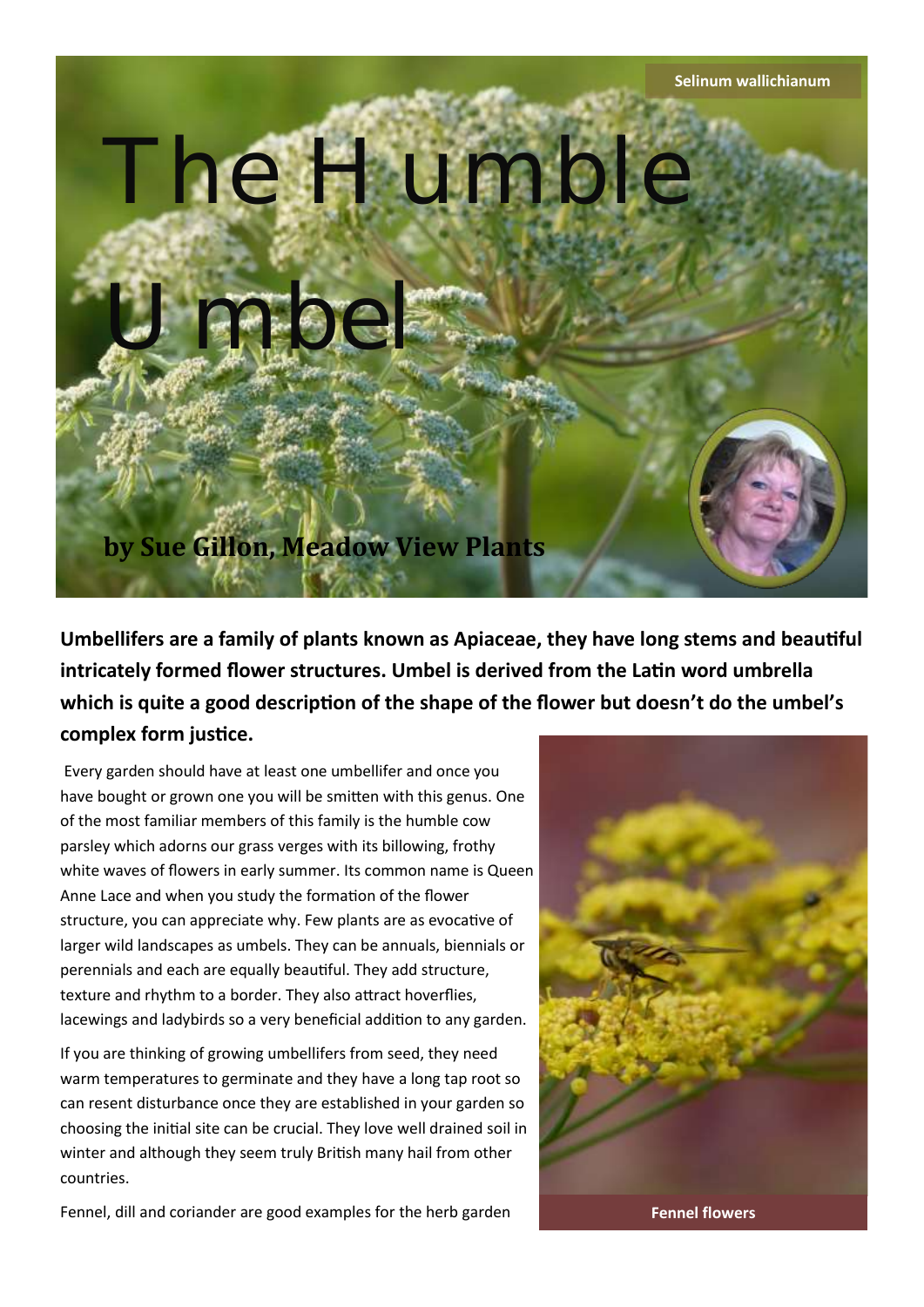and the wild carrot, Daucus carota all prefer light soil and good drainage.

A couple of lovely annual umbellifers that you may want to try from seed are Ammi majus which has clouds of dainty white domes of starry flowers above billowing green foliage and Orlaya grandiflora which has large white flowers above lacy foliage.

Biennials include Seseli which has grey/green finely cut foliage with pretty white flowers and the stunning Angelica gigas. Korean angelica with its stunning wine red umbels is grown in the fields as an aphrodisiac, although I can't vouch for this particular attribute, I do know it makes an impressive architectural appearance in the border…

The annual and biennial umbellifers are beautiful, however, I decided I wanted to grow a more permanent option, so I now have several more reliable forms to enhance my cottage garden borders. They are the cultivated cousins of the common cow parsley.

Selinum Wallichianum also known as Milk Parsley is one of my favourites. Heads of white flowers emerge from a low nest of finely cut lacy leaves to combine strength with intricate star bursting refinement. It was described by Christopher Lloyd as a "wonderfully rewarding umbellifer – the Queen of umbellifers" This very striking plant takes centre stage in one of our large island beds from May through to August.

Another worthwhile perennial umbellifer is Cenolophium denudatum also known as Baltic Parsley. It has been widely used at Chelsea flower show over the years. Large white heads of flowers comprising of abundant smaller dainty umbels can give the garden a tranquil ambiance.

Chaerophyllum hirsutum Roseum and Pimpinella major Rosea are early flowering umbellifers, the latter is daintier but both bring a lovely airy quality to the garden in May.

It may come as a surprise to know that Eryngiums, also known as sea hollies, are of the same genus. Instead of the soft frothy appearance of most umbellifers, albeit equally striking, Eryngiums have a circle of sharp prickly bracts. Eryngium Blue Star is particularly stunning and worthy of a place in any sunny, well drained border.

Perhaps one of the most well-known of all the cultivated umbellifers is the much loved Astrantia aptly nicknamed "Hattie's Pincushion". The umbels are more compressed, it thrives equally well in sun although the textbooks often recommend a shady position. One of my favourites is



**Angelica gigas**



**Cenolophium denudatum**



**Pimpinella major Rosea**